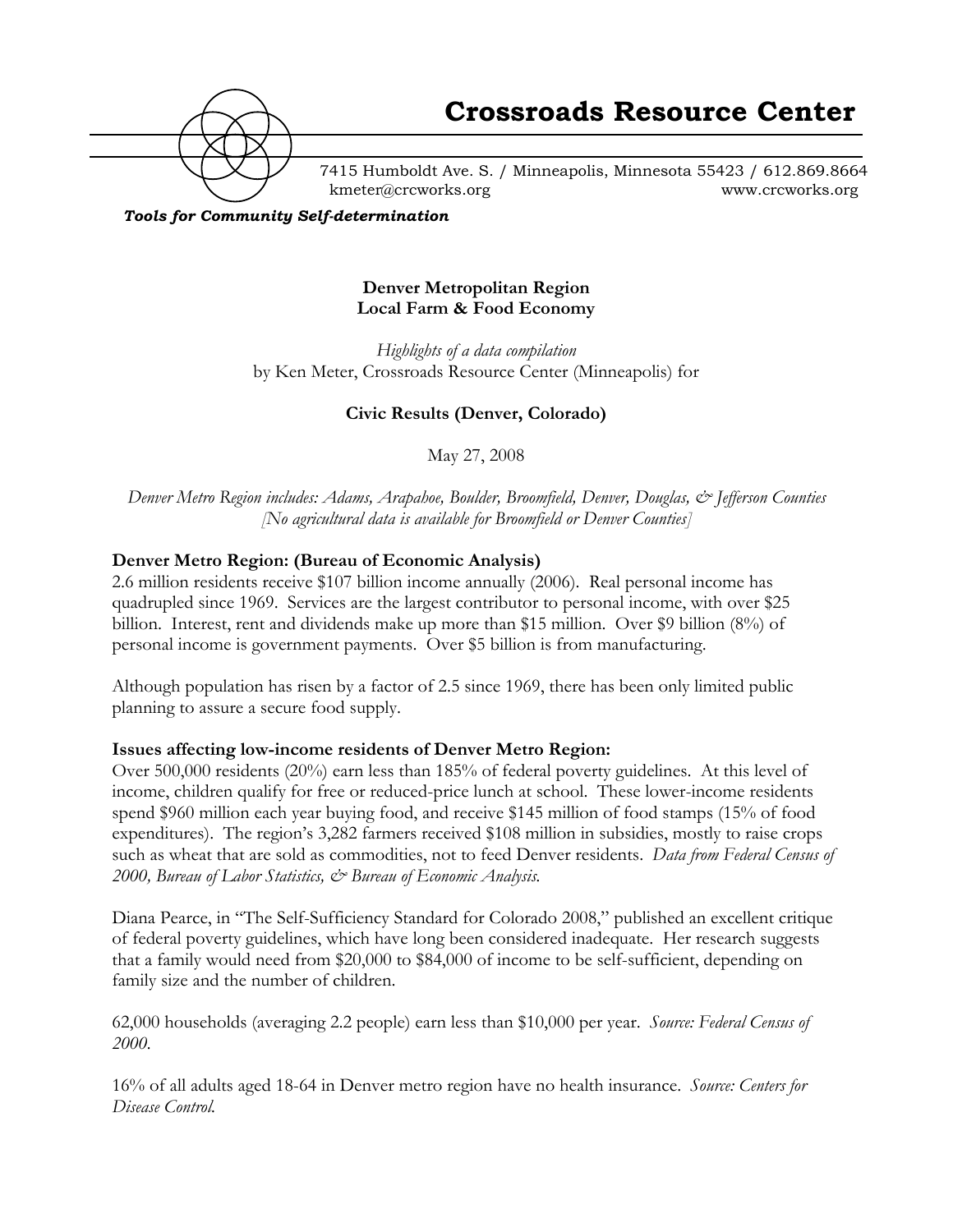20% of working age adults in the state of Colorado, and 14% of children and adolescents, have no health insurance. *Source: Colorado Health Report Card*

Food Bank of the Rockies reports that it distributed 22 million pounds of food in 2007 to lowincome people in Denver, the Western Slope, Northern Colorado and Wyoming. FBR equates this with 16.5 million meals.

The Food Bank of Larimer County (Ft. Collins) reports that it distributed 5.6 million pounds of food in 2007.

Weld Food Bank distributed 5.3 millions pounds of food in Weld County (Greeley) in 2007, valued at \$6 million.

# **Food-related health conditions:**

5% of the region's population has diabetes.

56% of metro area residents are overweight (36%) or obese (20%). Medical costs for treating these conditions are estimated at \$874 million per year for the state of Colorado. *Source: Centers for Disease Control.*

*Food-related conditions covered in the Big Cities Health Inventory (2007); trends from 1990 to 2004*

Mortality from heart disease fell 34%. Hispanics have lower rates than average; African-Americans have higher rates than average for the Metro area.

Cancer mortality rates fell 9%. African-Americans and Hispanics have higher rates than Whites. Mortality from diabetes increased 97%. Rates for African Americans are more than three times

those of Whites; Hispanic rates are more than double that of Whites. Infant mortality rate fell 40%.

African-American babies are twice as likely (rate=17 per 1,000) to be born underweight as Whites (9 per 1,000). Hispanic babies are slightly less likely to be underweight (8 per 1,000).

*Additional information from Metro Denver Health and Wellness Commission (2007) "A Report on the Health & Wellness of Our Community."*

12% of children eat five servings of fruit or vegetables each day. 3% of commuters walk or bike to work.

*From Colorado Health Report Card*

9% of Colorado babies are born with a low birth weight.

23% of Colorado adults eat five or more vegetables or fruits each day.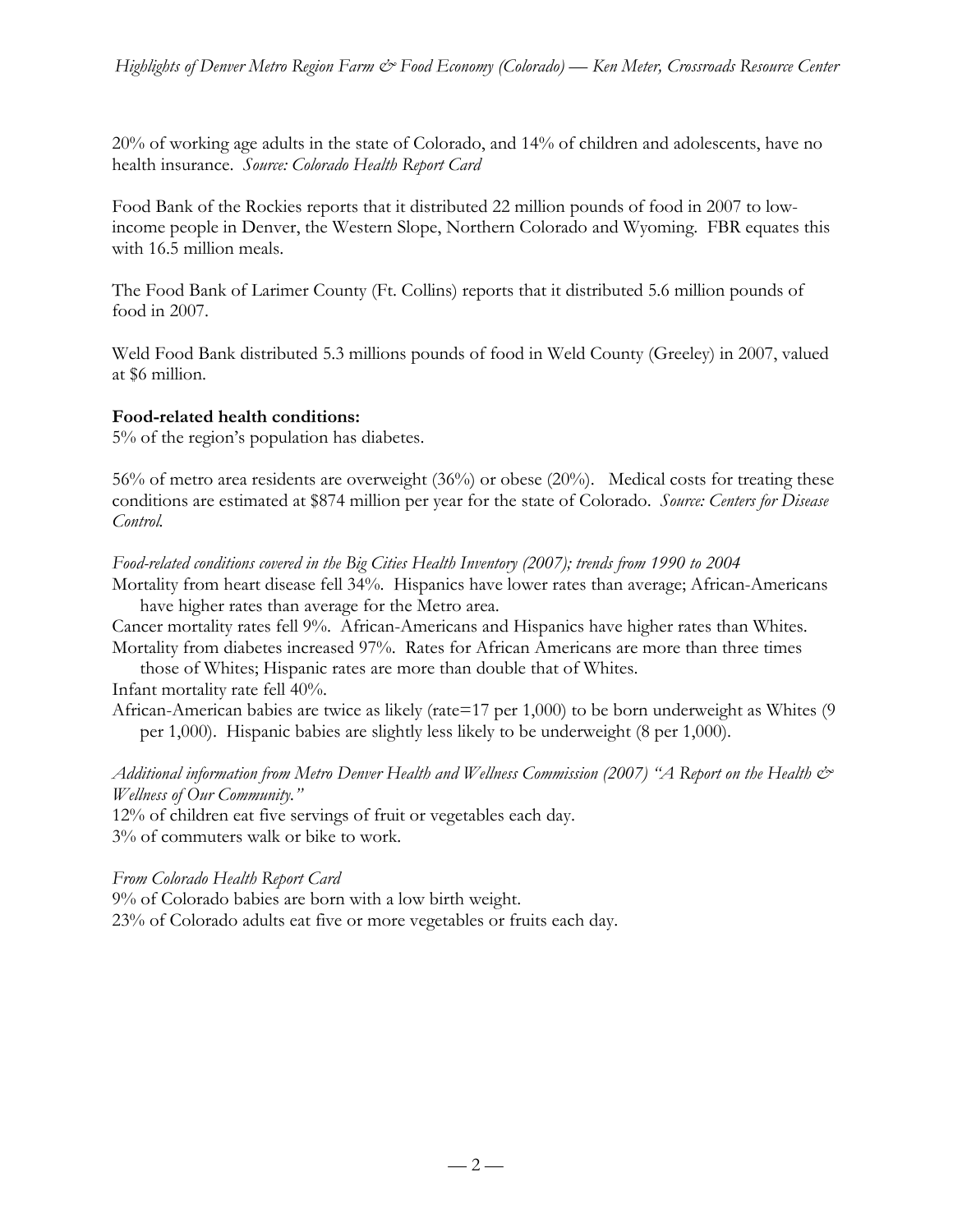# **The region's farms (Agricultural Census, 2002)**

#### *Land:*

3,282 farms. This is 10 % of Colorado farms. 294 (8%) of these are  $1,000$  acres or more. 1,741 (53%) farms are less than 50 acres. Average farm size is 436 acres, 44% of Colorado's average. The region has 1.4 million acres of land in farms, primarily in Adams and Arapahoe Counties. Denver County has 10 farms recorded in the Ag Census. This amounts to 5% of the state's farmland. 377,000 acres of harvested cropland. 890 farms (27%) have a total of 69,000 acres of irrigated land. Average value of land and buildings per farm is \$800,000. This is 105% of the state average.

# *Sales:*

\$185 million of crops and livestock sold (2002), half of which is produced in Adams County. This is 7% less sales than in 1997, though the number of farms rose 13%.

\$149 million of crops sold (80% of sales).

\$35 million of livestock and products sold (20% of sales).

265 of the region's farmers sold 5.9 million bushels of wheat, primarily winter wheat. This is  $16\%$  of the state's wheat crop.

The value of livestock products sold fell 35% from \$54 million in 1997 to \$35 million in 2002, although the number of farms/ranches selling livestock, poultry and related products rose slightly from 1,561 in 1997 to 1,642 in 2002.

2,500 (76%) of the region's farms sold less than \$10,000 of products in 2002. Their total sales of \$4 million was only 2% of the region's farm sales.

206 farms  $(6\%)$  sold more than \$100,000 of products, a total of \$160 million  $(87\%$  of region's sales.

72% (2,363) of region's farms reported net losses in 2002, even after subsidies are taken into account. This is higher than the Colorado average of 59%.

83% of Douglas county farms reported net losses.

560 (17%) of the region's farmers collected a combined \$5.7 million of federal commodity support payments.

# *Nursery Crops:*

127 farms produce at least \$84 million of nursery crops (sales data have been suppressed in Arapahoe and Denver counties).

21 farms sold at least \$68,000 of Christmas trees (17% of state's). Sales from Douglas County were not reported by USDA.

# *Cattle & Dairy:*

1,000 ranches and farms hold an inventory of 40,000 cattle and calves.

Over half of these cattle are raised in Adams and Boulder counties.

30,000 cattle (1% of state's) were sold from 861 ranches in 2002, for total sales of \$3.9

million, a 86% decline from \$24 million sold in 1997 by 1,271 ranchers.

10 farms sold \$4.8 million of milk and dairy products, a slight decline from 1997.

467 farms produced \$7.4 million of forage crops (hay, etc.).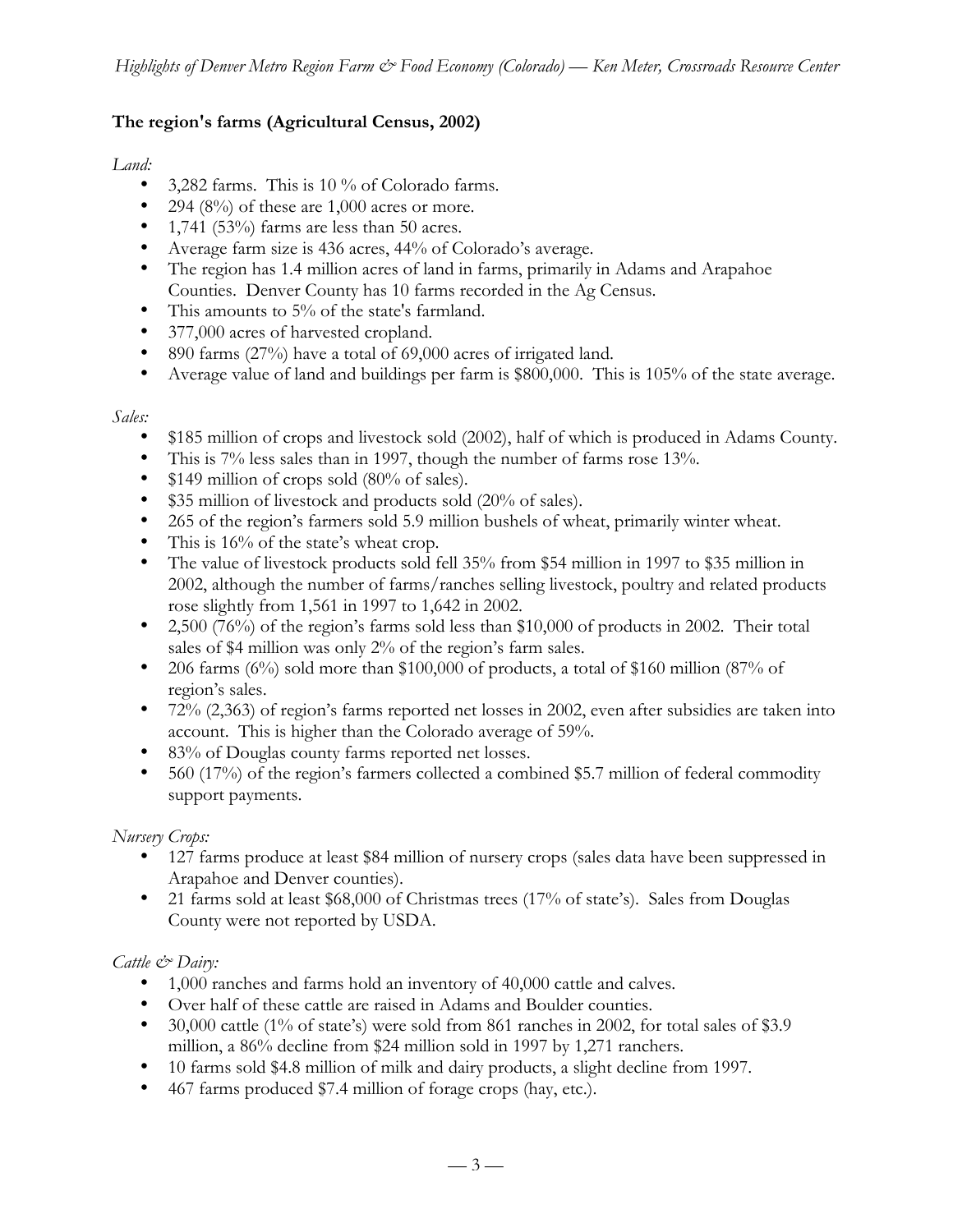*Other livestock & animal products:*

552 farms sold a total of \$3.5 million of horses.

134 farms sold \$875,000 of poultry.

107 farms sold 7,650 hogs and pigs for a total of \$649,000.

158 farms hold an inventory of 7,269 sheep and lambs for a total of \$651,000.

*Grains, Dry Edible Beans, Oil Crops, and others:*

265 of the region's farmers sold 5.9 million bushels of wheat, primarily winter wheat. This is  $16\%$  of the state's wheat crop. 28 farms produce 7.4 million pounds of sunflower seeds. This is 15% of the Colorado sunflower crop. 29 farms produce 194,000 bushels of barley. 16 farms produce 15,000 cwt of dry edible beans. 12 farms produce 16,000 tons of sugar beets.

*Vegetables & Melons (some farmers state that Ag Census data does not fully represent vegetable production):*

Total vegetable sales is \$23 million (8% of Colorado's). 57 farms produce these vegetables on 5,145 acres of land. This is 13% of Colorado's vegetable acreage. Three farms raise potatoes.

*Fruits (some farmers state that Ag Census data does not fully represent fruit production):*

The region has 23 farms with a total of 62 acres of orchards.

17 farms sold at least \$84,000 of fruit and nuts (sales not reported for Douglas or Jefferson counties).

*Direct and organic sales:*

364 farms sell \$4.9 million of food directly to consumers, mostly from Adams County. This is a 52% increase in the number of farms selling direct (240 in 1997), and a stunning 268% increase in direct sales from 1997 to 2002.

Denver Metro Region farmers sell 28% of the state's direct sales (up from 19% in 1997). 48 region farms sold organic foods (\$346,000 sales).

This is 18% of Colorado farms selling organic, but only 3% of state sales (\$12 million).

# **County highlights (Agriculture Census 2002):**

*No agricultural data was released for Denver or Broomfield Counties by the Agricultural Census in 2002.*

# **Adams County**

728 farms covering 701,000 acres.

One-third of all farms is less than 49 acres.

County farmers sold \$98 million of crops and livestock.

Nursery crops are the largest single source of income for county farmers, with \$45 million in sales. Arapahoe County ranks 2<sup>nd</sup> in Colorado.

Farmers sell \$21 million of vegetables and potatoes, ranking  $5<sup>th</sup>$  in the state.

\$17 million of grains, primarily wheat, is sold.

With 212,000 acres devoted to wheat, the county ranks  $2<sup>nd</sup>$  in Colorado.

Ranks  $2<sup>nd</sup>$  in state for sunflower acreage.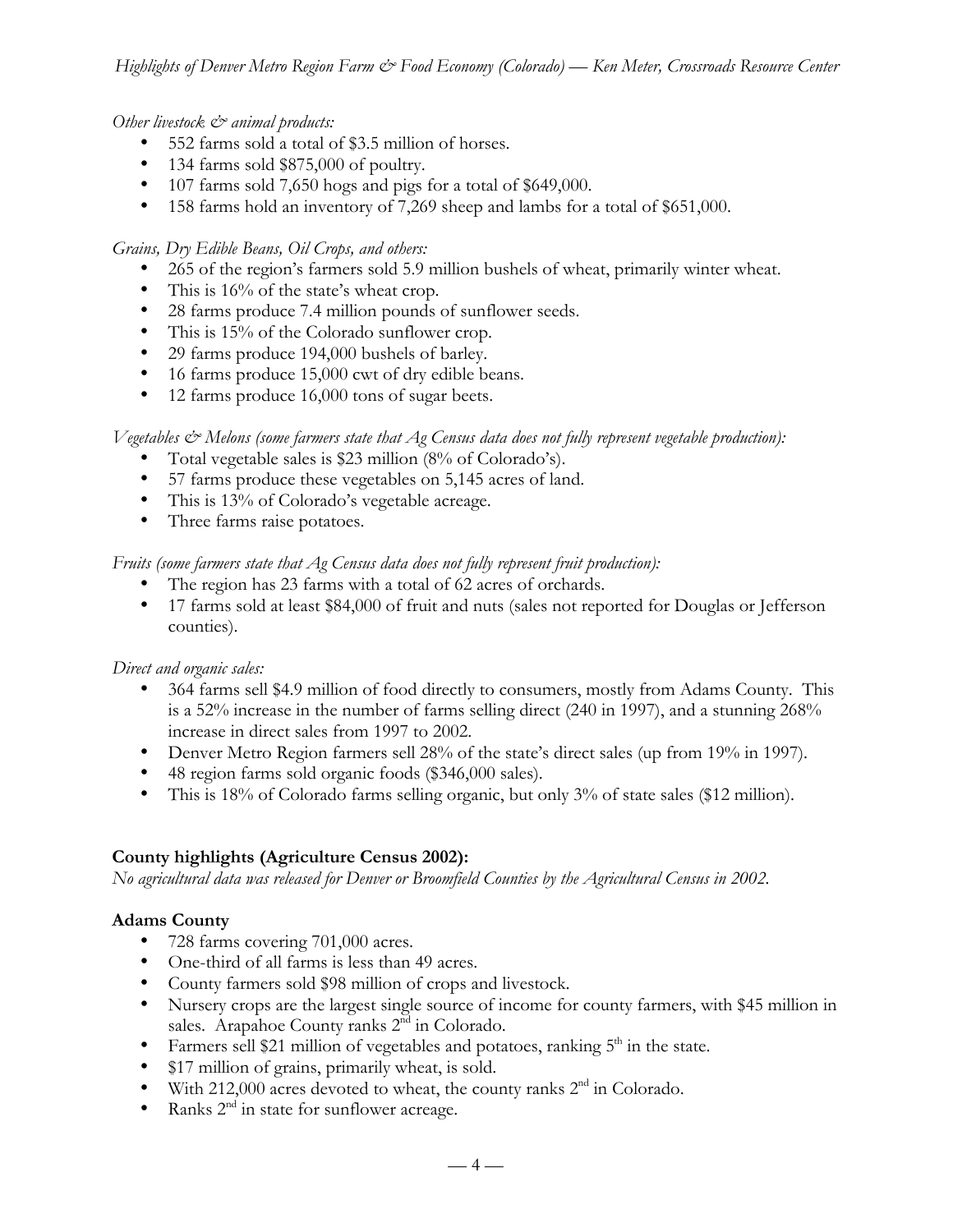Fifth in Colorado for acreage devoted to proso millet (ranks ninth in U.S.). Ranks  $7<sup>th</sup>$  in state for milk and dairy products, with \$4.8 million in sales. Farmers sell \$2.7 million of forage crops.

# **Arapahoe County**

448 farms covering 333,000 acres. Nearly half of all farms are less than 49 acres. Main crops are nursery crops and wheat —!yet sales figures are not reported by USDA to protect confidentiality. Nearly 60,000 acres are devoted to wheat. Farmers receive \$1.6 million in federal subsidies. Vegetable sales total \$6,000. Very little fruit is produced. Ranchers sell \$8.6 million of cattle and calves. \$4 million of hogs and pigs are sold. Ranks third in broiler chicken sales with \$725,000, and sells another \$684,000 of laying hens.

# **Boulder County**

736 farms covering 107,000 acres. Six of every ten farms is less than 49 acres. \$32 million of crops and livestock were sold in 2002 (this may differ from BEA). Vegetable sales total \$1.9 million. Ranks  $5<sup>th</sup>$  in state for sales of nursery crops, with \$14.6 million of sales. Ranks  $9<sup>th</sup>$  in Colorado for fruit and nut production, with \$51,000 in sales. Farmers sell \$3.6 million of forage crops. Fifth-largest poultry seller in state, with \$823,000 in sales. Ranks first in duck production in Colorado. Sales of cattle, calves and dairy products have been suppressed to protect confidentiality.

# **Douglas County**

903 farms covering 200,000 acres.

Half of all farms are less than 49 acres.

Government subsidies are only a tiny fraction of county farm income, totaling \$84,000.

Over half of county farm sales are earned selling nursery crops (\$6 million).

Ranchers sell \$2.6 million of cattle and calves.

Horse sales total \$2 million per year, making Douglas the second-ranking seller in the state, and  $51<sup>st</sup>$  nationally.

Ranks thirds in Colorado for llama production, with 736.

Vegetable sales totaled \$19,000.

Fruit sales figures were not reported to protect confidentiality.

# **Jefferson County**

457 farms covering 90,000 acres.

Two-thirds of all farms are less than 49 acres.

90% of farm income comes from selling nursery crops (\$18.3 million).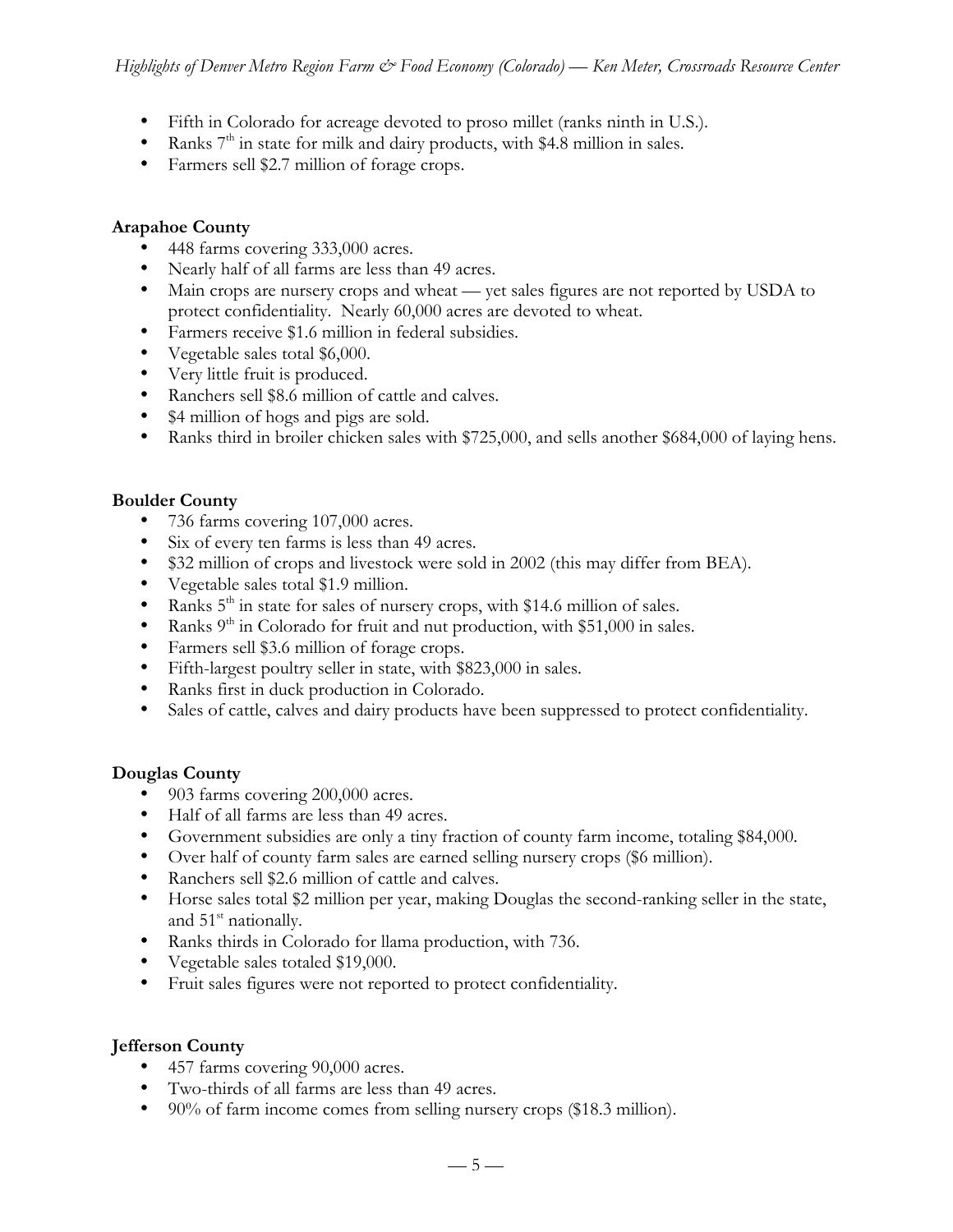Ranks third in production of nursery crops in Colorado. Jefferson is the fourth-largest producer of Christmas trees in the state. Ranchers earn \$1.3 million selling cattle and calves, two-thirds of all livestock income. Jefferson County ranks sixth in Colorado for llama production, with 490 animals. Government subsidies are only a tiny fraction of county farm income, totaling \$70,000. Vegetable sales totaled \$34,000. Fruit sales figures were not reported to protect confidentiality.

# **Colorado highlights (Agriculture Census 2002):**

Nation's leading producer of proso millet, with 114,000 acres. Ranks  $2<sup>nd</sup>$  in U.S. for sheep & goat sales, with \$72 million. Fourth largest producer of cattle in the nation, with \$2.6 billion in sales. Ranks  $8<sup>th</sup>$  in wheat acreage, with 1.7 million acres. Devotes 1.2 million acres to forage crops. Twelfth-largest vegetable producer in U.S., with \$297 million of sales.

#### **Top 25 products sold by Colorado farmers, 2006** (Source: **USDA Economic Research Service** — *mushroom, carrot and spinach data withheld*)

All Colorado farmers together sold \$5.6 billion of crops and livestock in 2006. Of these sales, \$4 million in livestock sales, and \$1.5 million of crop sales. Received \$245 million of federal subsidies.

|                         | Product           | \$ million     |
|-------------------------|-------------------|----------------|
| 1                       | Cattle and calves | 3,271          |
| 2                       | Dairy products    | 327            |
| 3                       | Nursery crops     | 310            |
| $\overline{\mathbf{4}}$ | Corn              | 288            |
| 5                       | Hay               | 255            |
|                         | 6 Wheat           | 185            |
| 7                       | Hogs              | 182            |
|                         | 8 Potatoes        | 182            |
|                         | 9 Sheep and lambs | 118            |
| 10                      | Onions            | 54             |
|                         | 11 Sugar beets    | 34             |
|                         | 12 Sunflowers     | 25             |
|                         | 13 Dry beans      | 24             |
|                         | 14 Corn, sweet    | 20             |
|                         | 15 Millet, proso  | 19             |
|                         | 16 Peaches        | 17             |
|                         | 17 Barley         | 13             |
|                         | 18 Cabbage        | 13             |
|                         | 19 Sorghum grain  | 9              |
|                         | 20 Lettuce        | 7              |
|                         | 21 Cantaloupe     | 5              |
|                         | 22 Apples         | $\overline{4}$ |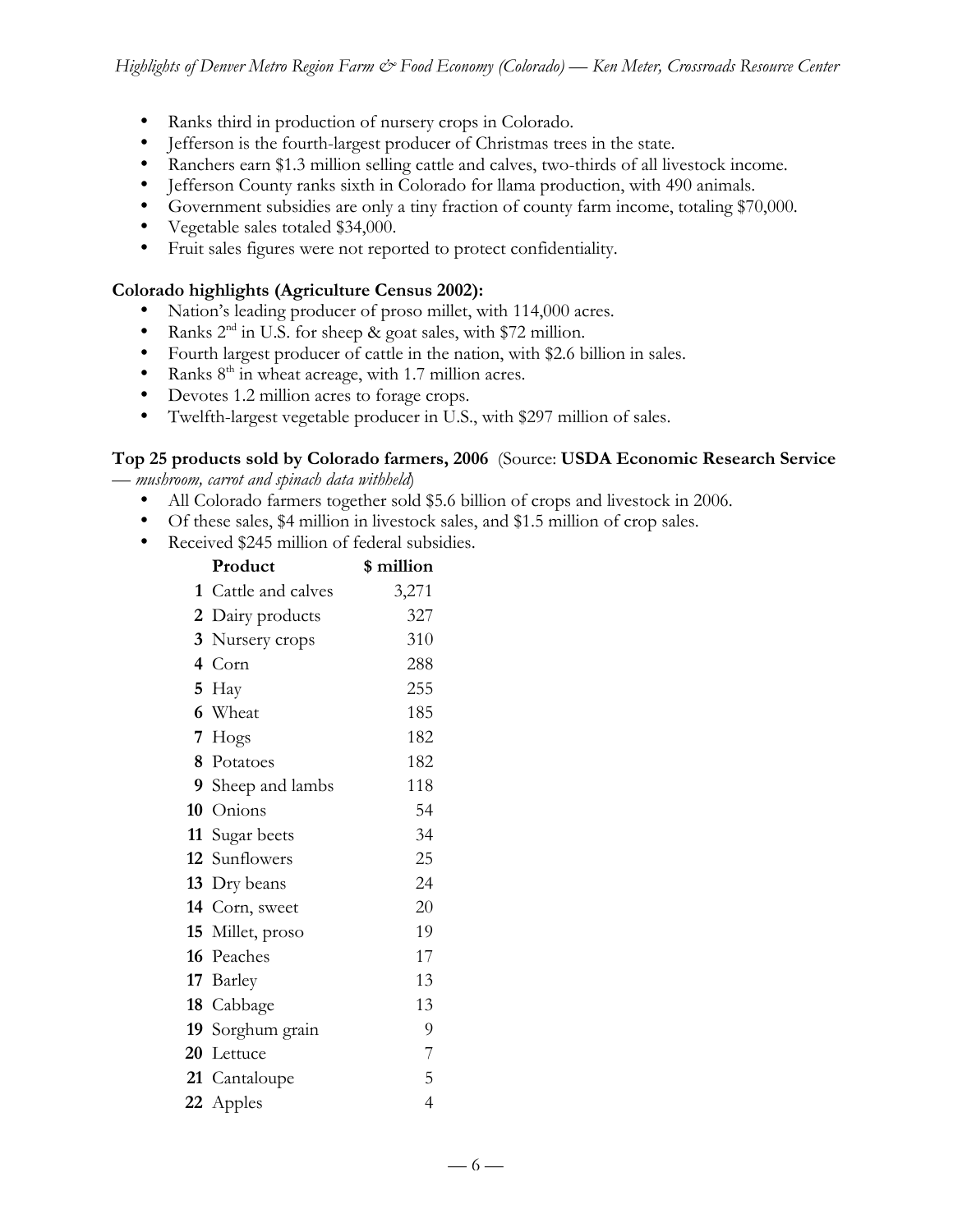# **Balance of Cash Receipts and Production Costs (BEA):**

Denver Region ranchers and farmers sell \$275 million of food commodities per year (1977-2006 average), spending \$317 million to raise them, for an average loss of \$42 million each year. The farm sector as a whole has not earned a positive net income (though clearly some individual farms have made money) in any of the past 30 years. Note that these sales figures compiled by the BEA are far higher than cash receipts recorded by the USDA Agriculture Census (above).

Overall, farm producers have suffered a deficit of \$1.2 billion since 1977. Overall, 72% of the region's farms and ranches lost money in 2002 (Ag Census), even after subsidies are taken into account. Farmers spent \$79 million more producing crops and livestock in 2006 than they earned from sales of those products.

Denver region farmers and ranchers earned \$110 million less by selling commodities in 1969 than they earned in 2006 (in 2006 dollars). Cash receipts are 40% of what they were in 1969. Sales of livestock and related products fell 79%, from \$374 million in 1969 to \$78 million in 2006. Labor costs have risen steadily since 1987.

Farmers and ranchers earn another \$16 million per year of farm-related income — primarily custom work, and rental income (thirty-year average for 1977-2006). Federal farm support payments averaged \$16 million per year for the entire region over the same years. Even taking these sources of income into account, net farm income has averaged a \$11 million deficit per year.

# **The region's consumers:**

Denver region consumers spend \$5.7 billion buying food each year, including \$3.2 billion for home use. Most of this food is produced outside the region. Only \$4.9 million of food products (2.6% of farm cash receipts, and 0.1% of local consumer needs) are sold by farmers directly to consumers.

Estimated change in net assets for all region households combined was a loss of \$3.2 billion in 2006 (BLS).

# **Farm and food economy summary:**

Farmers lose \$42 million each year producing food commodities, spending \$110 million buying inputs from external suppliers, for a total loss of \$152 million to the region.

Meanwhile, consumers spend more than \$5.5 billion buying food from outside. Thus, total loss to the region is \$5.6 billion of potential wealth *each year*. This loss amounts to 20 times the value of all commodities raised in the region. If Denver Metro consumers purchased only 8% of the food they take home to eat (see table below) it would bring in as much income as all commodities farmers now sell.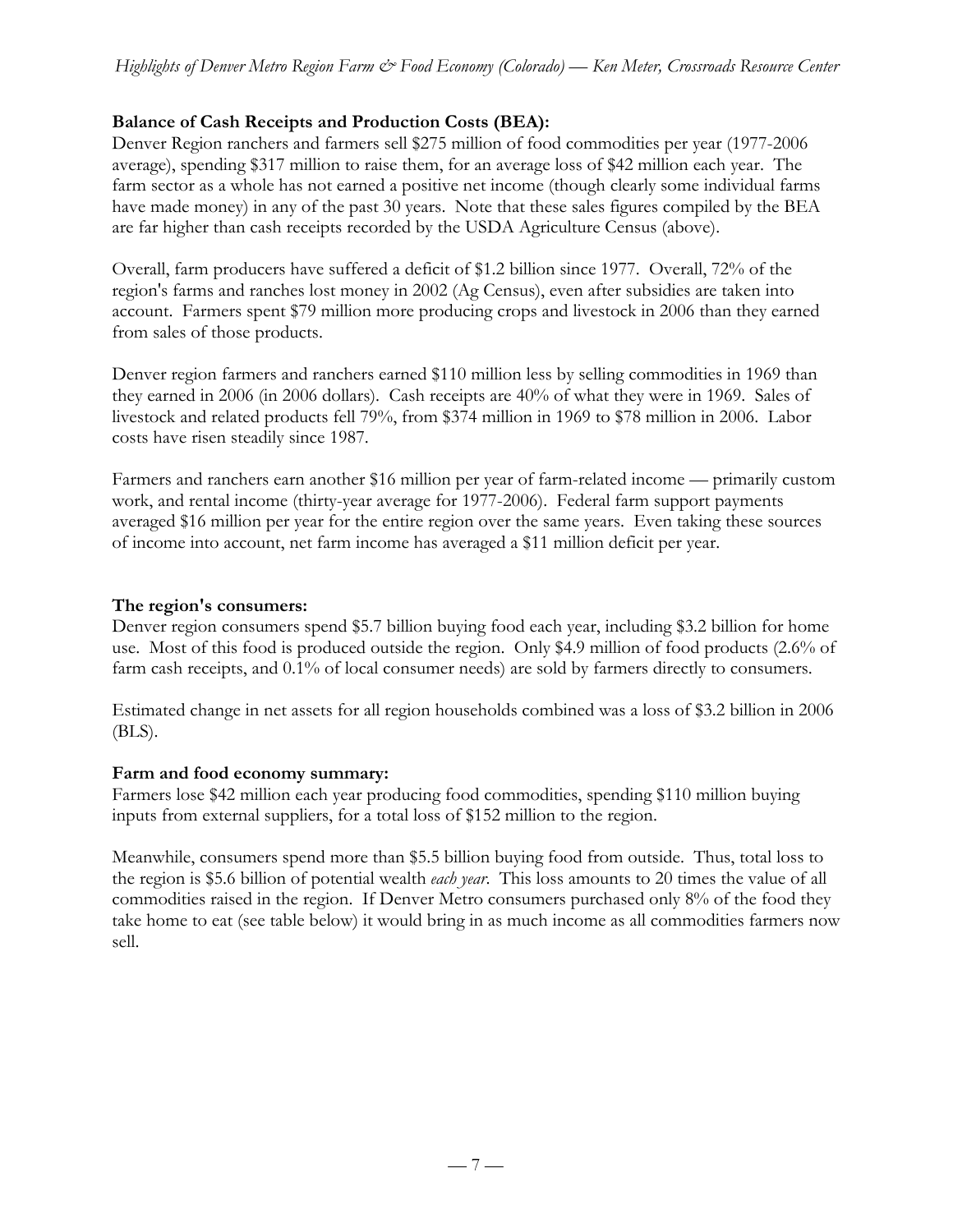*millions*

#### **Denver Region — markets for food eaten at home (2006):**

|                                     | millions |
|-------------------------------------|----------|
| Meats, poultry, fish, and eggs      | 741      |
| Fruits & vegetables                 | 532      |
| Cereals and bakery products         | 435      |
| Dairy products                      | 366      |
| "Other," incl. sweets, fats, & oils | 1,198    |

#### **State of Colorado — markets for food eaten at home (2006):**

|                                     | millions |
|-------------------------------------|----------|
| Meats, poultry, fish, and eggs      | \$1,225  |
| Fruits & vegetables                 | 879      |
| Cereals and bakery products         | 718      |
| Dairy products                      | 606      |
| "Other," incl. sweets, fats, & oils | 1,980    |

Colorado consumers buy \$9.5 billion of food per year: \$5.4 billion to eat at home, and \$4.1 billion to eat out.

#### **Key data sources:**

**Bureau of Economic Analysis data on farm production balance**

http://www.bea.doc.gov/bea/regional/reis/

**Food consumption estimates from Bureau of Labor Statistics Consumer Expenditure Survey** http://www.bls.gov/cex/home.htm

**U.S. Census of Agriculture** http://www.nass.usda.gov/census/

# **USDA/Economic Research Service food consumption data:**

http://www.ers.usda.gov/data/foodconsumption/

**USDA/ Economic Research Service farm income data:**

http://ers.usda.gov/Data/FarmIncome/finfidmu.htm

**Centers for Disease Control: Behavior Risk Factors Surveillance System** BRFSS http://apps.nccd.cdc.gov/brfss-smart/